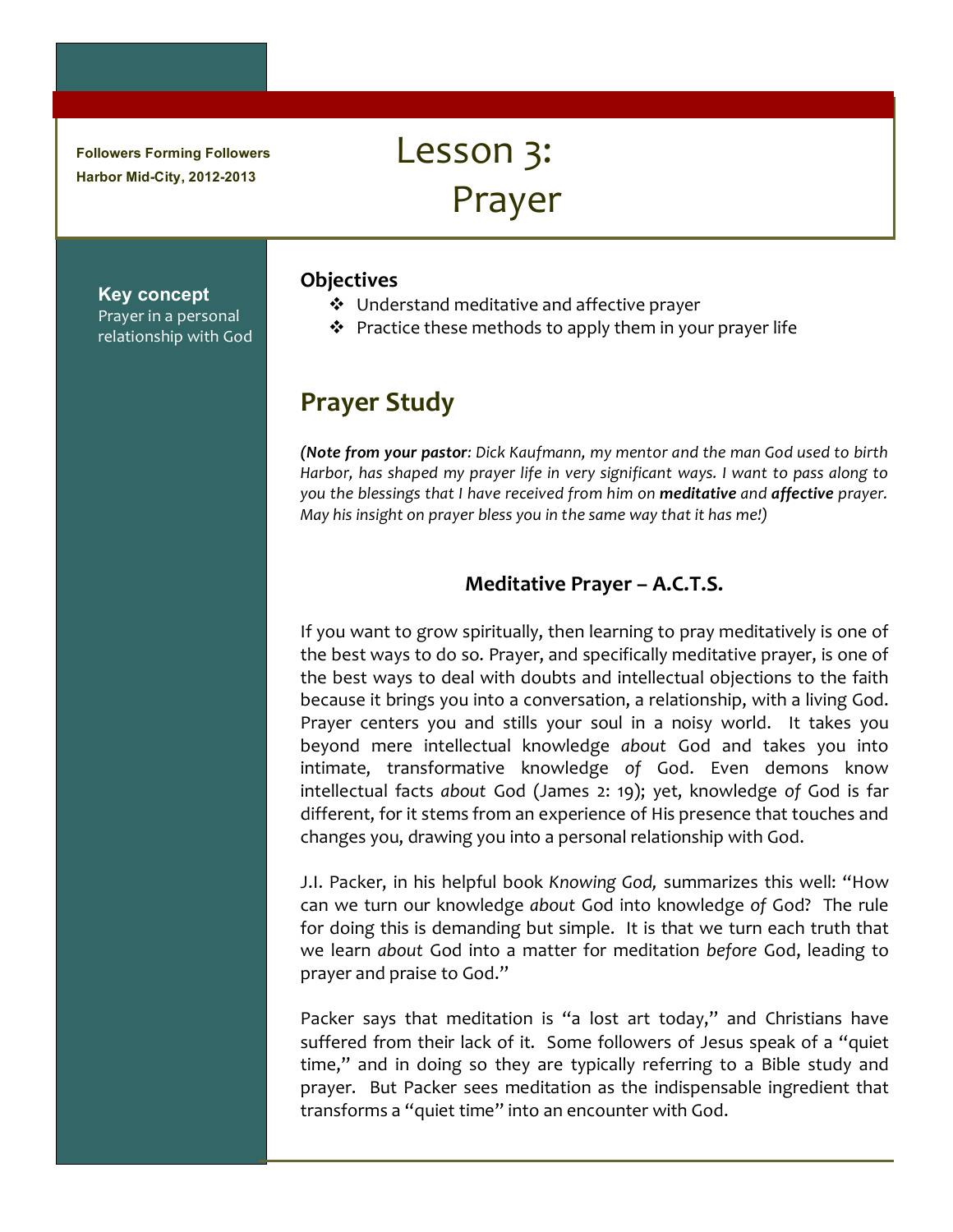Lesson 3 Prayer

**NOTES** 

So, what is meditation? "Meditation is the activity of calling to mind, and thinking over, and dwelling on, and applying to oneself, the various things that one knows about the works and ways and purposes and promises of God. It is an activity of holy thought, consciously performed in the presence of God, under the eye of God, by the help of God, as a means of communion with God."

How do we go about meditating? The approach that has influenced me the most is Martin Luther's "A Simple Way to Pray." In 1535, Luther wrote this as a letter to his barber, Peter Beskendorf, who had asked Luther for advice on how to pray. Luther said, "warm the heart up" through meditation before praying. Using Luther's ideas, I read one or more Psalms (or any other portion of God's Word) and identify one or two verses that especially helped me. I then meditate on these verses by asking the following questions:

1) Adoration: Lord, what are You showing me here for which I can praise You? What attributes of Your character are revealed to me here?

2) Confession: What does this require of me? How have I fallen short? What wrong behaviors, harmful emotions, or false attitudes result in me when I forget that You are like this or have done this?

3) Thanksgiving: How is Jesus the ultimate answer for my sin and/or longings? Think about the life of Jesus in the gospels and give thanks for specific ways that He was successful in areas that you just confessed.

\*Note: You may have used or heard of the acrostic A.C.T.S. in which the thanksgiving section centered more on being thankful for God's blessings in your life (health, provision, family, etc.). This model is different. It requires gospel thanksgiving, and this section of gospel-thanksgiving is the lynchpin of learning to pray in a gospel-centered way. You see, the Gospel is the good news of Jesus (not necessarily the blessings that Jesus provides). Therefore, the goal of meditative prayer is for you to meditate on Jesus and gospel-thanksgiving is the lynchpin in this model of prayer.

4) Supplication: Jesus, here are my needs (or supplications). My family and friends? My church? My city? The world? What we just thanked You for-make it so in us!

Harbor Mid-City **Followers Forming Followers**  $p.2$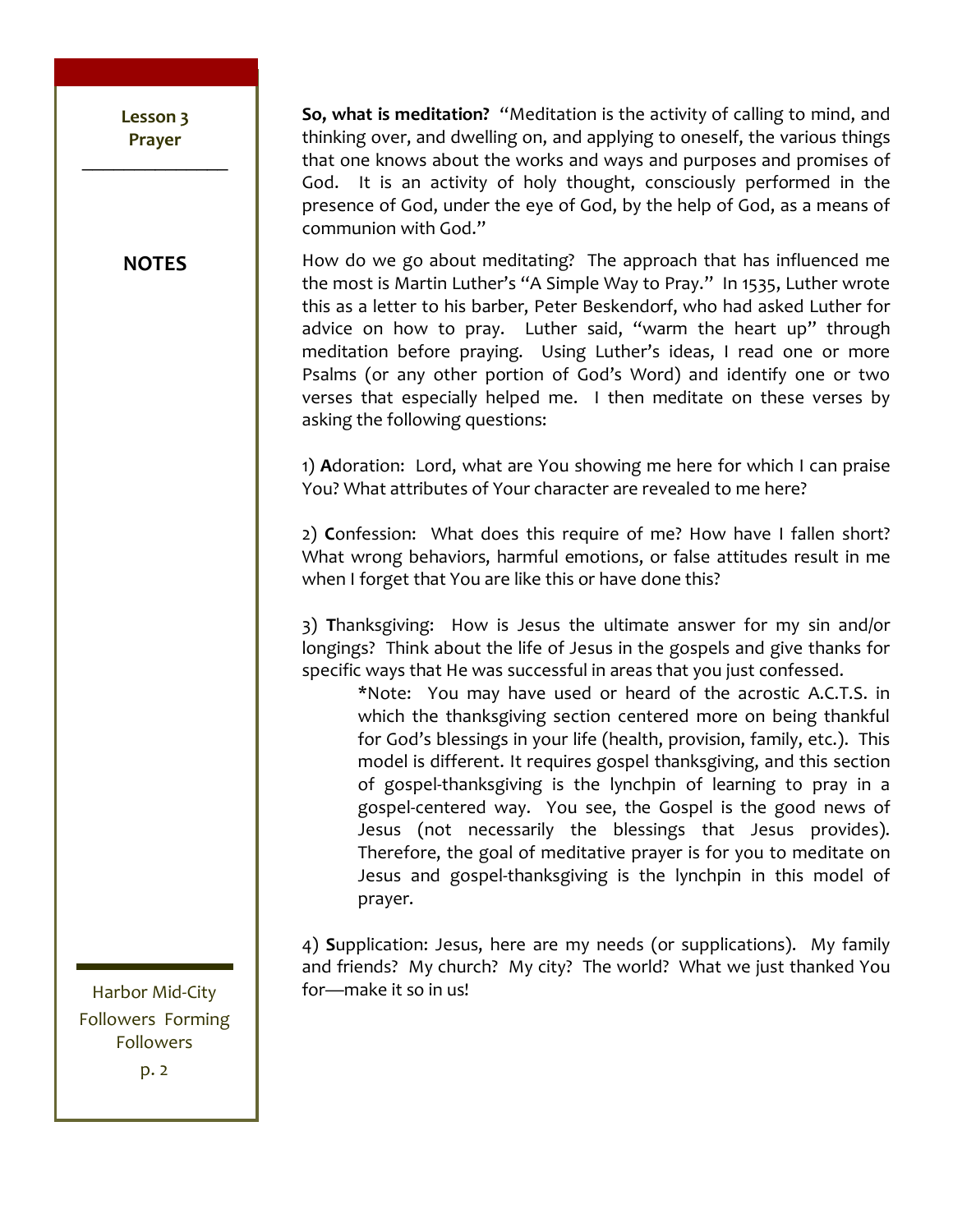Lesson 3 **Prayer!**  $\frac{1}{2}$ 

**NOTES**

# **Affective!Prayer**

### **What Is Affective Prayer?**

Affective prayer deals with the affections of our heart. In affective prayer, we pray the Gospel into our hearts in order to take the affections of our hearts off of false lovers and offer up our hearts to the Lord.

## **Why Is Affective Prayer Important?**

True spirituality ultimately is a matter of the heart. Jesus' criticism of religious people is that they worship God with their lips but their hearts are far from Him (Mt.15:8). Religion makes "nice" people; the Gospel makes "new" people. Jesus says religious people are like "whitewashed tombs, which look beautiful on the outside but on the inside are full of dead men's bones" (Matthew 23:27). Religion focuses on external behavior; the Gospel is after the heart. Jesus says religious people "clean the outside of the cup and dish, but inside they are full of greed and self-indulgence" (Matthew 23:25). Instead they should "first clean the inside of the cup and dish, and then the outside also will be clean" (v.26). Religion causes us to appear to be better people than we really are; the Gospel changes us from the inside out. Why is affective prayer important? It goes after the inside of the cup – the heart. Non-religious people don't repent; religious people repent only of external sin; Christians repent of the sins of the heart.

# **When Do I Do Affective Prayer?**

I have used two different types of affective prayer:

1) Interventive Affective Prayer. This type is triggered when I become aware of a pressing need, usually in the form of moral failure, circumstantial crisis, or negative emotions.

2) Preventive Affective Prayer. While "interventive" is triggered by the awareness of a need, "preventive" seeks God's grace for daily life; specifically, to head-off sinful attitudes and to empower for everyday ministry opportunities.

# **How Do I Do Affective Prayer?**

The critical events are repentance and growing in faith. The two errors I continue to fall into are:  $1)$  I deal with the surface sin instead of the root sin, and 2) I pray moralism instead of the Gospel into myself. The following is an outline I have found helpful in doing affective prayer:

Harbor Mid-City Followers Forming Followers p. 3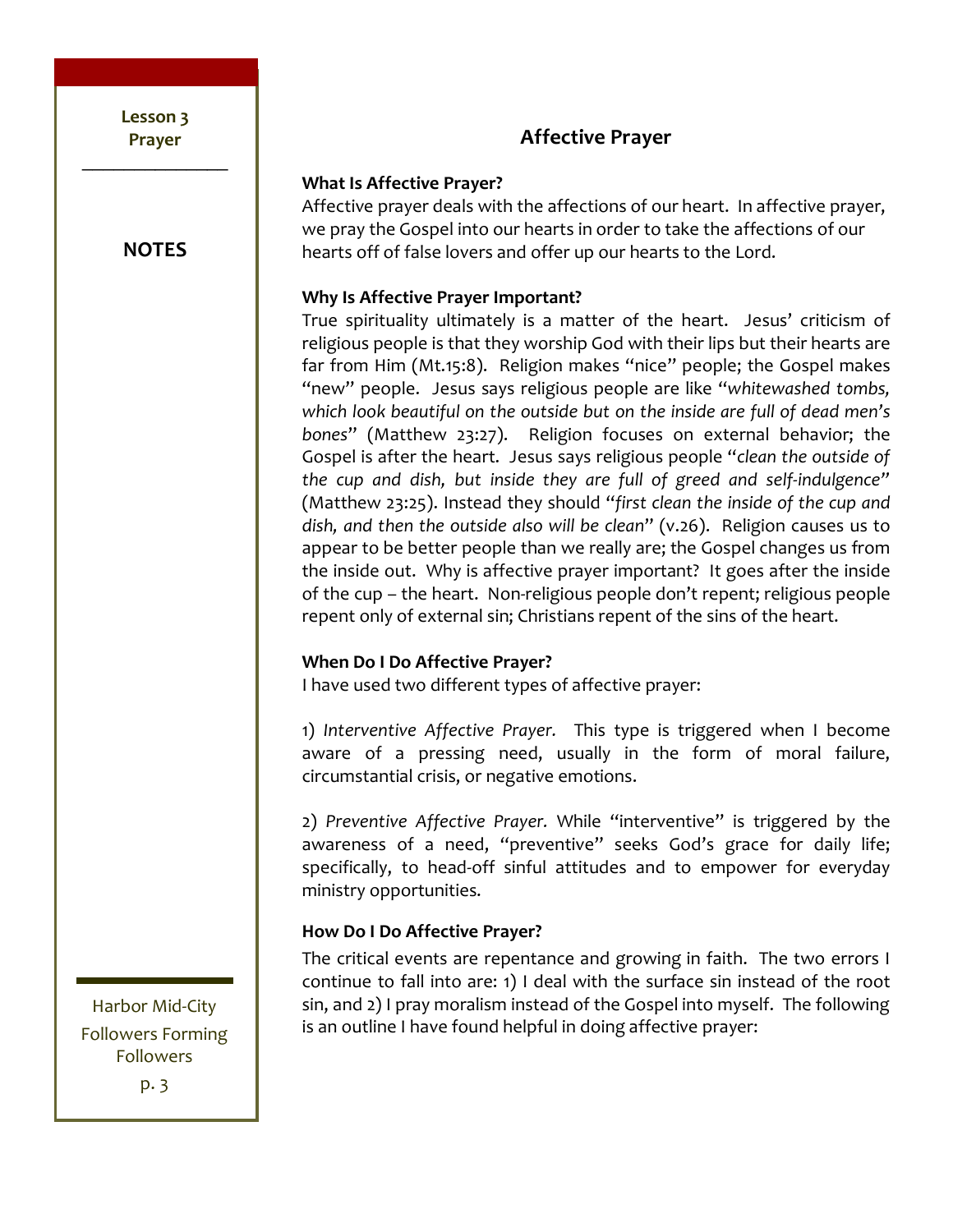**❖** Down the slope of repentance Objective: To see and confess that I am a bigger sinner than I thought. o **See!And!Own!Your!Sin** Return to "Confession" under Meditative Prayer. Examine yourself in the mirror of God's Word, your negative emotions and attitudes, and the responses of others to you. Guard yourself against sin's deceitfulness: the tendency to water down God's standard, compare ourselves to others, shift the blame, or commit ourselves to trying harder. o **See!The!Sin!Beneath!Your!Sin** Don't move too quickly to confess and receive forgiveness for the surface sin. Push the "Why?" question until you find what you are looking to other than Jesus for meaning and sweetness in life. o **Expose the Idols/False Lovers of Your Heart They!are!helpless** They can't deliver when you succeed; they can only raise the bar. They can't forgive when you fail; they can only lower the boom. **They are hurtful** They hurt you spiritually, emotionally and physically. They hurt others by undermining your ability to love. **They!are!harmful** Most importantly, by going after these idols/other lovers you are saying to God, "Jesus is not enough." The conclusion: "I am a much bigger sinner than I thought. I am a worthy recipient of God's judgment. Trying harder won't cut it. I am helpless and hopeless in myself. BUT there is One..."  $\div$  Up The Slope of Faith Objective: To thank God that Jesus is a much bigger Savior than I thought. I think about and give thanks that: o **Jesus!Lived!for!Me** Think about and give thanks for specific ways Jesus has lived obediently where I have failed. Lesson 3 **Prayer!**  $\frac{1}{2}$ **NOTES** Harbor Mid-City Followers Forming Followers p.&4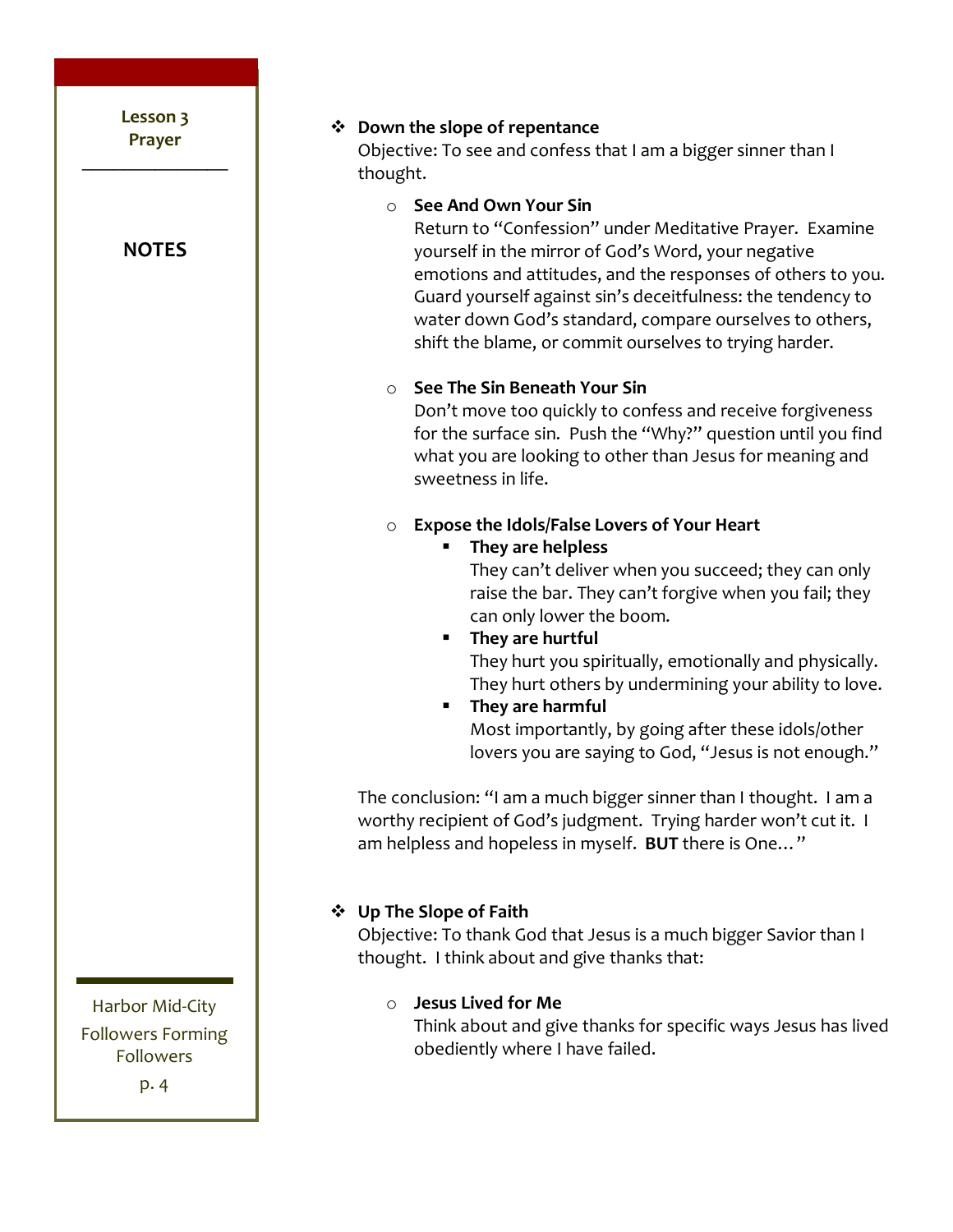